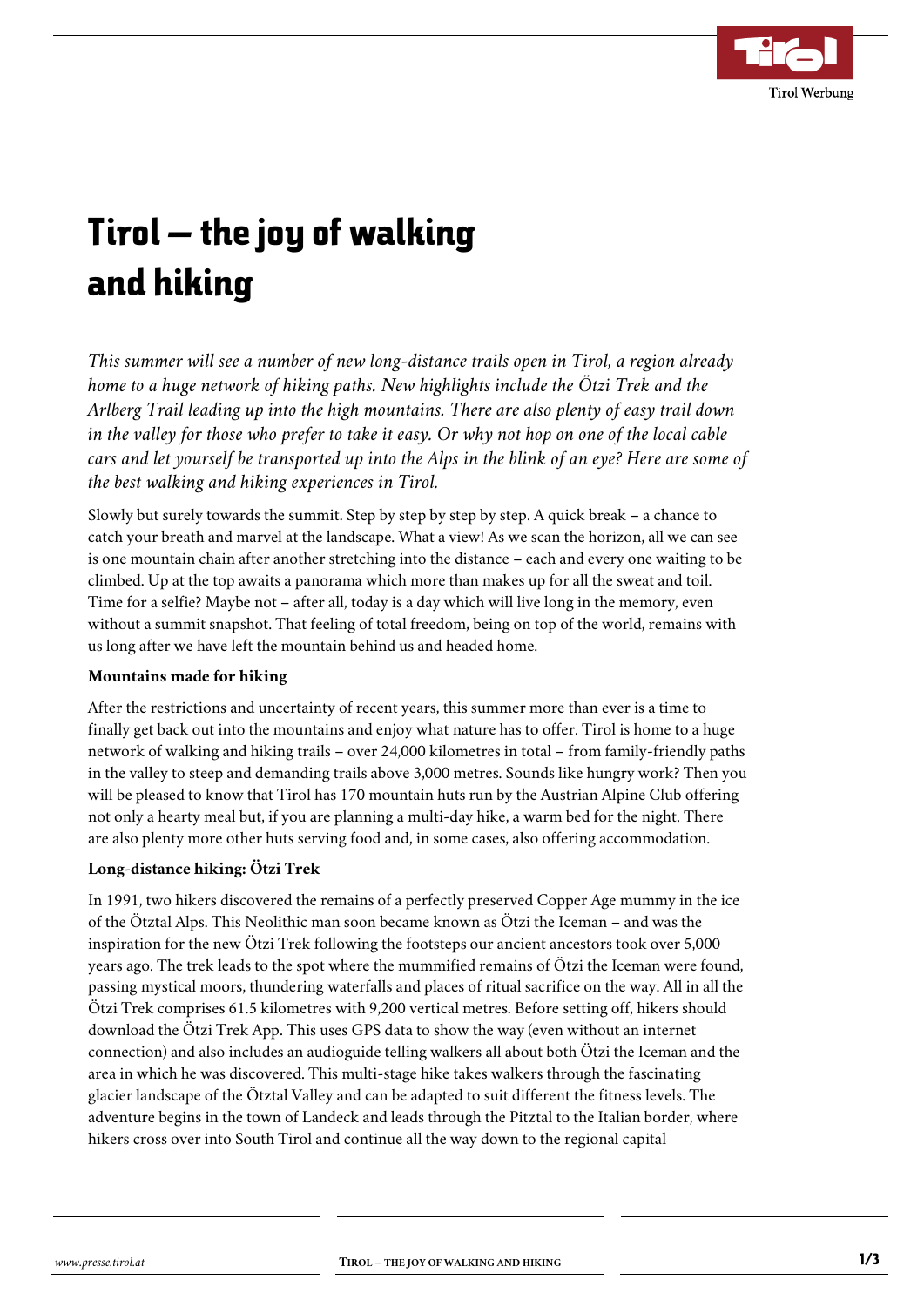

Bozen/Bolzano. One of the many highlights en route is the Ötzi Village in Umhausen. Each stage ends at a hotel in the valley. A luggage transport service is available. *[https://ötzi-trek.com](https://%C3%B6tzi-trek.com/)*

#### **Adventures on foot from Tirol to Vorarlberg**

The villages of Lech, Zürs, Stuben, St. Christoph and St. Anton are famous first and foremost as wintersports destinations, but now a new hiking trail has been created to link these villages in summer. The Arlberg Trail is a loop comprising three stages with 40 kilometres of hiking and 6,038 vertical metres of uphill and downhill. Around a fifth of the total distance is completed not on foot but using cable cars. There is a special Arlberg Trail Ticket which includes all these journeys and can be used throughout the summer, meaning that you can also hike individual stages on by one or choose alternative routes if you prefer. Accommodation is provided in the villages. There is the option of a luggage transport service. *[https://arlbergtrail.com](https://arlbergtrail.com/en/)*

#### **Further recommendations for long-distance hiking: Great Walks**

Visitors wishing to immerse themselves in the mountains of Tirol should check out the Great Walks. These six long-distance trails showcase the best of the region while at the same time presenting a real challenge to even fit and experienced hikers.

For more information about the Great Walks please visit *[www.tyrol.com/greatwalks](http://www.tyrol.com/greatwalks)*

### **The taste of Tirol: walks for foodies**

Walking doesn't always have to be hard work! Sometimes it's nice to take things at a slower pace and have a little more time to appreciate the landscape – and, of course, the local food. Tirol has nine trails specifically aimed at foodies, each taking in at least one mountain hut with a reputation for serving excellent food. Pull on your hiking boots, head out onto the trails and get ready to enjoy the taste of Tirol – the mountain air is sure to help you work up an appetite!

Families will love the Mutterer Alm near Innsbruck, where kids and parents can paddle out on a raft onto the small lake just above the hut. Or how about a walk to the Angerer Alm in the Kitzbühel Alps with its wine cellar housing 6,000 bottles from around the world? However fit you are and whatever your taste, there is a walk or hike for you. Some of the recommended walks also lead to huts where dairy products such as butter, yoghurt and cheese are made. Sounds good? For more details please visit *[www.tyrol.com/taste-the-region-hikes-for-foodies-in-tirol](http://www.tyrol.com/taste-the-region-hikes-for-foodies-in-tirol)*

#### **Cable cars – quick and easy access to the mountains**

Many of Tirol's lifts and cable cars are open during the summer months, providing quick and easy access to the mountains for visitors of all ages. At the top you will find adventure play areas with lots of activities for the young and the young-at-heart. Cable cars are also a good way to shorten the approach to some of Tirol's highest mountains – ride the first section, hike the rest. All in all there are 19 members of the Summer Cable Cars Tirol – a group of mountain adventure parks which meet exacting standards when it comes to not only cable cars and lifts themselves but also the activities and attractions available on the mountain. For more information please visit *[www.tyrol.com/summer-cable-cars](http://www.tyrol.com/summer-cable-cars)*